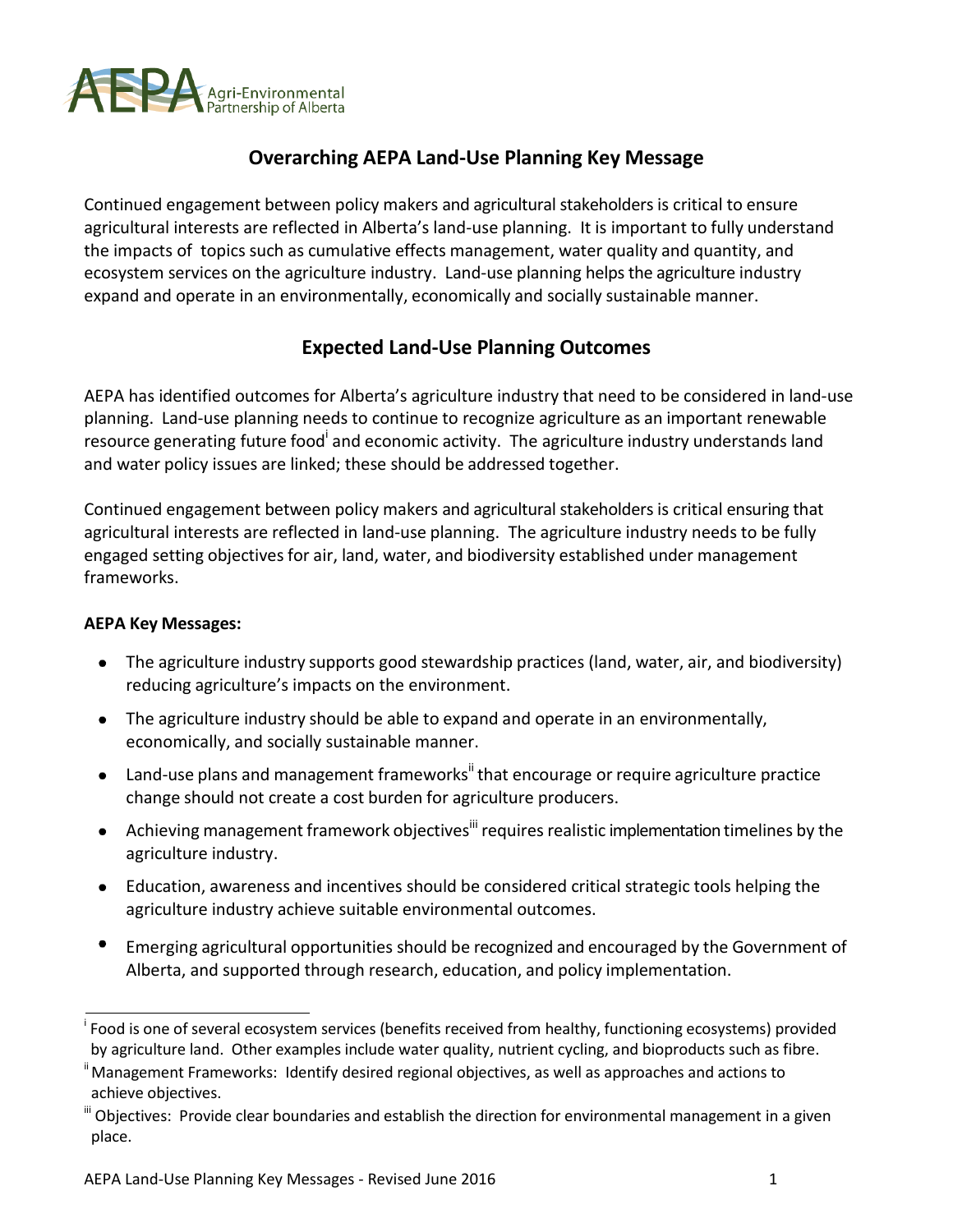

### **Cumulative Effects Management**

AEPA recognizes cumulative effects management<sup>i</sup> could benefit the agriculture industry through increased transparency of land-use decisions, management of growth pressures, streamlining of regulations and approvals, and reduction of land-use conflicts. Continued engagement between policy makers and agricultural stakeholders is critical ensuring agricultural interests are reflected in the development of management frameworks<sup>ii</sup> and fully understanding the impacts of cumulative effects management.

- Management frameworks should be thoroughly assessed for unintended consequences to agriculture such as potential loss of industry competitiveness.
- Management frameworks need to be clearly developed and implemented for the agriculture industry.
- To remain economically viable, the agriculture industry will require time developing the capacity to effectively respond to management framework objectives. Improvements need to be incremental and measureable over the longer term.
- Education, awareness, and incentives encouraging adoption of cumulative effects management practices are more effective than a regulatory approach.
- Management frameworks for air and water must differentiate between how "point" and "non-point" source pollution impacts are managed.

<sup>&</sup>lt;sup>i</sup> Cumulative Effects Management: Government of Alberta's approach to land-use planning involves developing regional management frameworks for air, water, land, and biodiversity.

<sup>&</sup>lt;sup>ii</sup> Management Frameworks: Identify desired regional objectives, as well as approaches and actions to achieve objectives.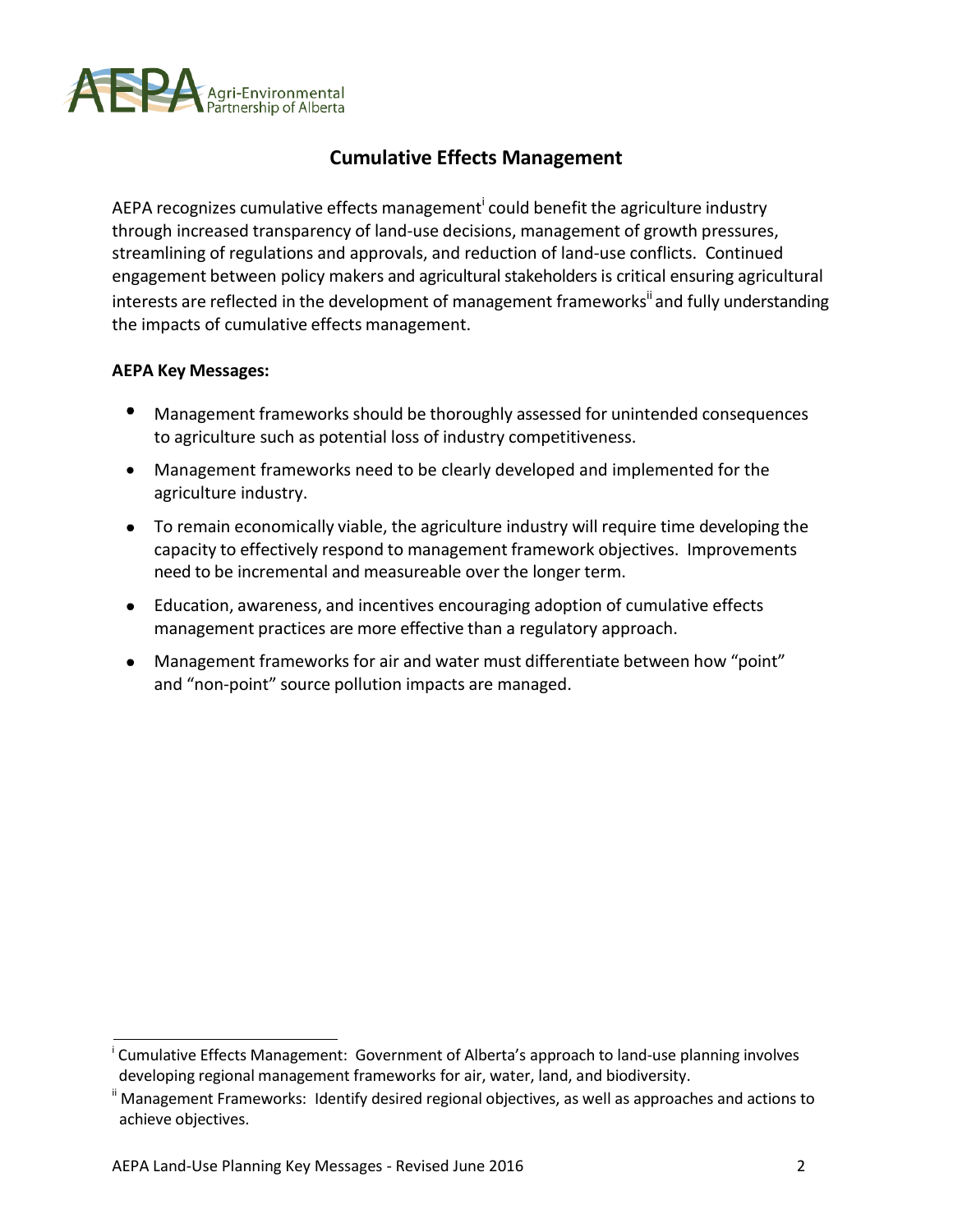

# **Water Quality and Quantity**

The agriculture industry is a key stakeholder in developing watershed management policies related to water quality and quantity (both surface and groundwater). Continued engagement between policymakers and agricultural stakeholders is critical ensuring agricultural interests are reflected in water policy development.

- Continued access to safe and reliable water supplies is essential for the agriculture industry sustaining future growth and development.
- Water and land-use policies should take into account future food production needs and opportunities responding to world population growth and emerging economies.
- To remain economically viable, the agriculture industry will require time developing the capacity to effectively respond to place-based water quality objectives. Improvements need to be incremental with measureable change occurring over the longer term.
- System objectives<sup>i</sup> need to recognize water quality variances related to the size and origin of rivers and tributaries.
- A flexible water allocation decision-making system is necessary to meet agriculture industry needs and manage the risk of climate variability. To ensure flexibility, water supply management should consider all options including storage, drainage, and distribution.
- Continued efforts by the agriculture industry to increase water conservation<sup>ii</sup>, efficiency<sup>iii</sup> and productivity<sup>iv</sup> should be supported to achieve environmental, economic, and social outcomes.
- Decision-makers need timely and accurate information and tools to make informed choices such as continued development of a comprehensive and accurate groundwater mapping database.

Objectives: Provide clear boundaries and establish the direction for environmental management in a given place.

<sup>&</sup>lt;sup>ii</sup> Water Conservation: Any beneficial reduction in water use, loss or waste.

<sup>&</sup>quot; Water Efficiency: Accomplishment of a function, task, process, or result with the minimal amount of water feasible.

iv Water Productivity: Amount of water that is required to produce a unit of any good, service, or societal value.